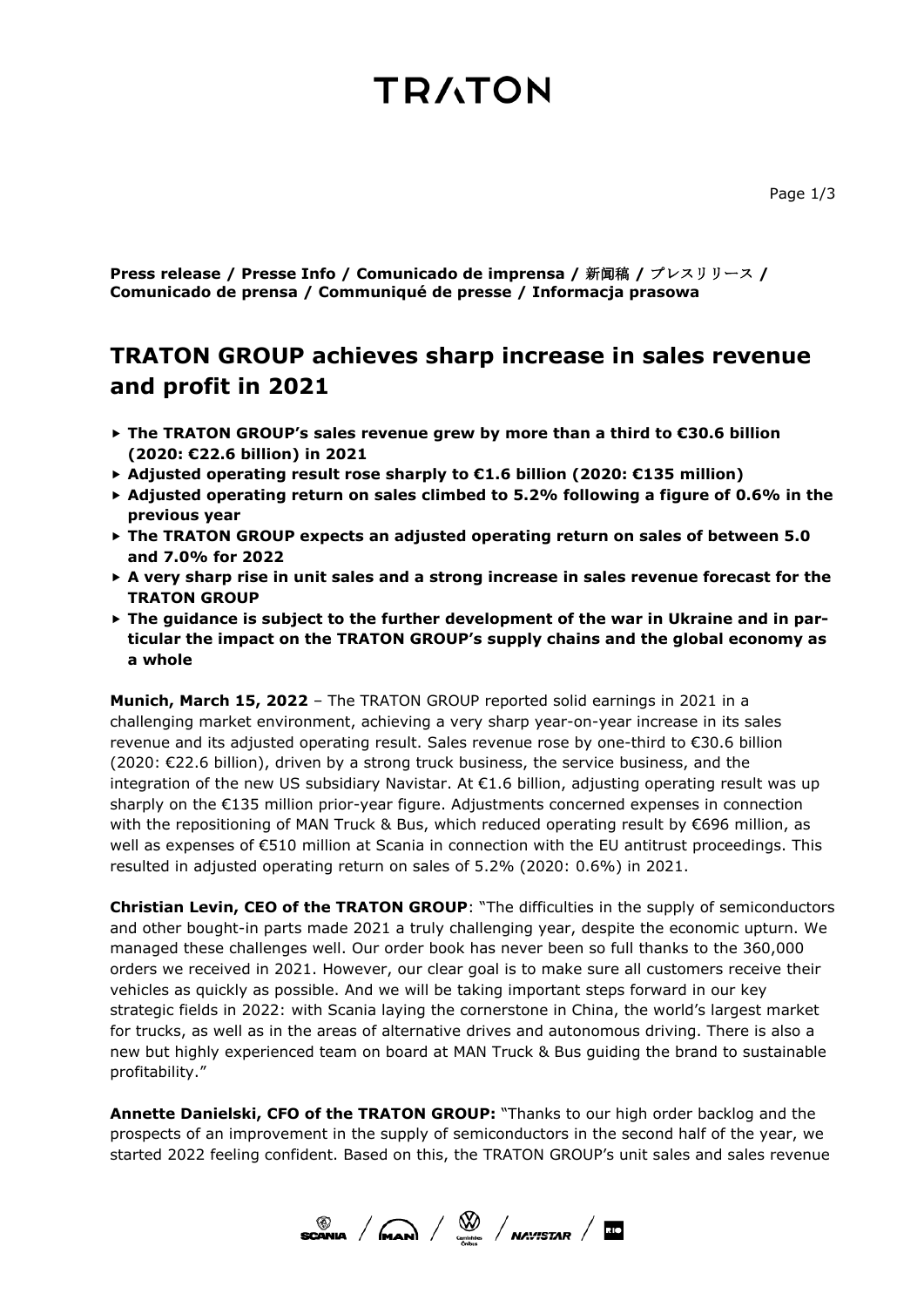# **TRATON**

will increase in 2022. Subject to continuing supply chain uncertainty, we are forecasting an adjusted operating return on sales of between 5.0 and 7.0% for the TRATON GROUP. This guidance is subject to the further development of the war in Ukraine and in particular the impact on the TRATON GROUP's supply chains and the global economy as a whole. It cannot be ruled out that as the conflict unfolds, it may have a material negative impact on the TRATON GROUP's net assets, financial position, and results of operations."

### **The TRATON GROUP's key financial performance indicators:**

| <b>Units</b>                                | <b>FY 2021</b> | <b>FY 2020</b> | <b>Change</b> |
|---------------------------------------------|----------------|----------------|---------------|
| <b>TRATON GROUP</b>                         |                |                |               |
| Incoming orders                             | 359,975        | 216,251        | 66%           |
| of which trucks                             | 305,745        | 182,402        | 68%           |
| of which buses                              | 22,237         | 14,611         | 52%           |
| of which MAN TGE vans                       | 31,993         | 19,238         | 66%           |
| Unit sales                                  | 271,608        | 190,180        | 43%           |
| of which trucks                             | 230,549        | 156,371        | 47%           |
| of which buses                              | 18,857         | 16,174         | 17%           |
| of which MAN TGE vans                       | 22,202         | 17,635         | 26%           |
| <b>TRATON GROUP</b>                         |                |                |               |
| Sales revenue (€ million)                   | 30,620         | 22,580         | 36%           |
| Operating result (€ million)                | 393            | 81             | 312           |
| Operating result (adjusted) (€ million)     | 1,599          | 135            | 1,464         |
| Operating return on sales (in %)            | 1.3            | 0.4            | $0.9$ pp      |
| Operating return on sales (adjusted) (in %) | 5.2            | 0.6            | 4.6 pp        |
| <b>TRATON Operations</b>                    |                |                |               |
| Sales revenue (€ million)                   | 30,103         | 22,152         | 36%           |
| Operating result (€ million)                | 677            | 176            | 501           |
| Operating result (adjusted) (€ million)     | 1,883          | 230            | 1,653         |
| Operating return on sales (in %)            | 2.2            | 0.8            | $1.5$ pp      |
| Operating return on sales (adjusted) (in %) | 6.3            | 1.0            | 5.2 pp        |
| Net cash flow (€ million)                   | 938            | 979            | $-41$         |
| <b>TRATON Financial Services</b>            |                |                |               |
| Sales revenue (€ million)                   | 964            | 820            | 18%           |
| Operating result (€ million)                | 259            | 107            | 152           |
| Return on equity (in %)                     | 18.6           | 11.1           | 7.5 pp        |